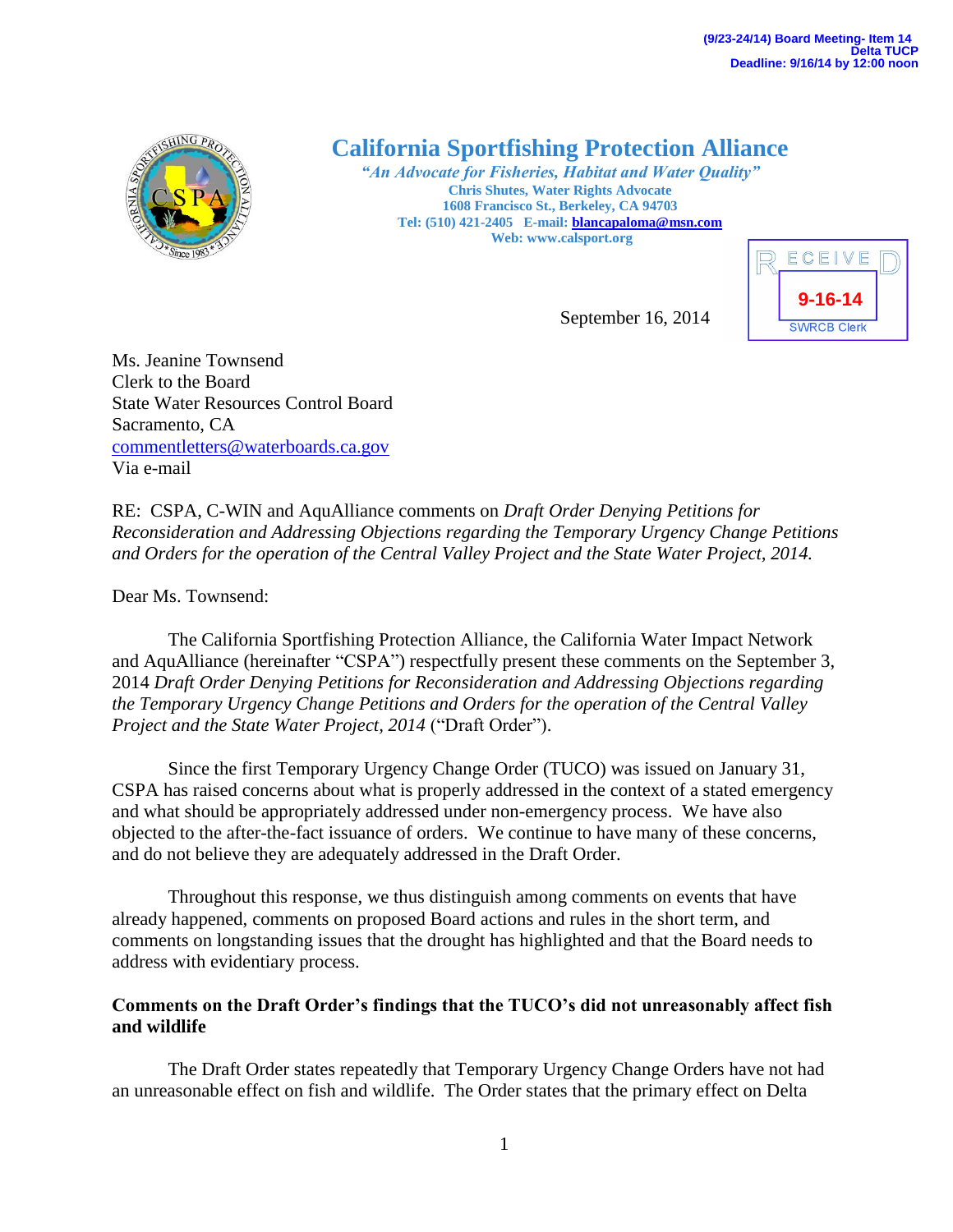smelt has been due to the drought, not to the TUCO's (p. 11). However, the TUCO's responded to the drought by weakening enforcement of the D-1641 standards that were put in place to protect fisheries during Critically Dry conditions. No objective reasons were provided for this weakened enforcement, and no biological or other metric for decision-making was stated. Evidence submitted by CSPA on May 13, 2014, in support of our Petition for Reconsideration, showed that the conditions for Delta smelt and longfin smelt became catastrophic under D-1641 conditions in 2013 and would become even more catastrophic under the TUCP's emergency conditions in 2014. (*see* 

[http://www.swrcb.ca.gov/waterrights/water\\_issues/programs/drought/docs/tucp/comments/cspa\\_](http://www.swrcb.ca.gov/waterrights/water_issues/programs/drought/docs/tucp/comments/cspa_shutes051314.pdf) [shutes051314.pdf,](http://www.swrcb.ca.gov/waterrights/water_issues/programs/drought/docs/tucp/comments/cspa_shutes051314.pdf) pdf pages 32-43). CSPA's consultant has subsequently determined from summer trawl data that Delta smelt abundance is the lowest in history.

During workshops on the TUCO's, further evidence from several sources reminded the Board that it was during the culminating years of severe droughts that irreversible changes in the Delta (such as the establishment of the Corbula calm) have taken place. Will the end of Delta smelt be the change for 2014? How did the Board make the evaluation that this was not an unreasonable effect on fish and wildlife?

Rather than citing objective evidence, the Board has relied on concurrence from the fisheries agencies to support its decisions. The consultation process has been substituted for the requirements that decisions be based on substantial evidence. The criteria that these agencies have signed off on appear to us to be more political than biological. Although CSPA submitted, also on May 13, a critique of the effects of the April 9, 2014 Drought Operations Plan assembled by DWR and the Bureau, the fisheries agencies and Board staff (*see id*., pp. 13-31), there has been no response from any of these entities, and in particular no analysis of how fisheries performed under these operations and the emergency measures permitted by the various TUCO's. As is often the case when fisheries agencies recommend measures that are likely to have negative impacts on fisheries, the agencies required various monitoring during the time emergency drought measures were in place. The agencies should now be required to use this monitoring to report to the Board in detail how fisheries actually fared under the emergency conditions.

In the Draft Order of September 3, the Board proposes to require the fisheries agencies, the Bureau and DWR to produce a 2015 Drought Operations Contingency Plan by October 1. This time around, the Board should require these entities to provide specific biological rationales for each of the measures they recommend, rather than simply leave the Board to announce conclusions and concurrence, as was the practice from February through July 1. In particular, the Contingency Plan should address how proposed operations will provide any level of protection whatever for pelagic species such as longfin smelt and Delta smelt.

In its April 18 Modification, the Board allowed export at levels equivalent to the entire volume of ordered pulse flows in the lower San Joaquin River, even with reduced Delta outflow requirements. The diversion of 100% of the volume of Vernalis pulse flows is at once a past issue and a short term concern for the 2015 Drought Contingency Plan. But above all, it is a long-term issue that must be resolved in the update of the Bay-Delta Water Quality Control Plan. During the workshops for the various TUCO's, we heard once again that during most times of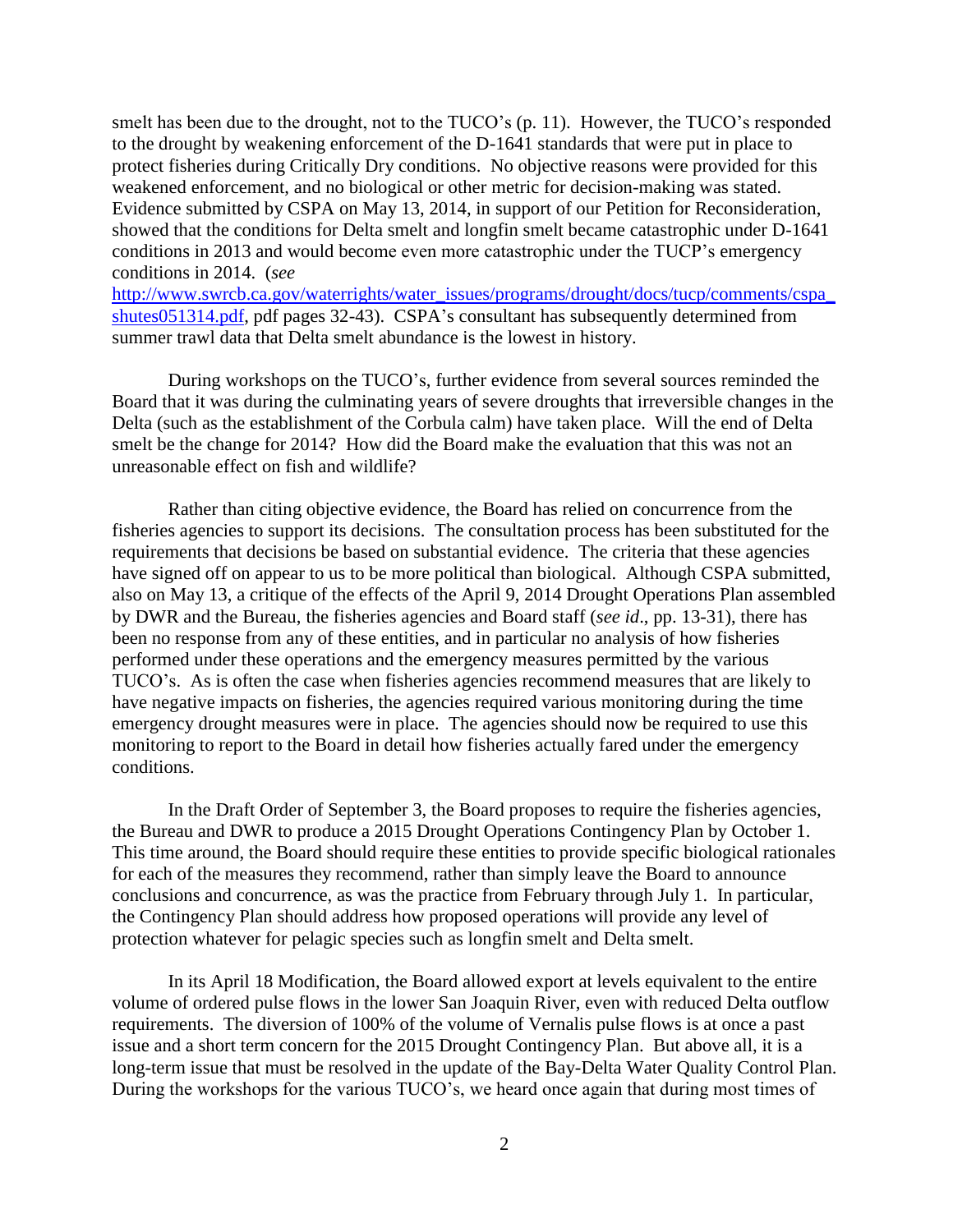most years no water from the San Joaquin River makes it to Suisun Bay. Even under D-1641, exports equivalent to the entire volume of Vernalis pulse flows are allowed in Critically Dry years. The Board needs to revisit the need to reduce or eliminate exports during spring fishery releases from the San Joaquin, an effort only timidly applied during VAMP. Allowing export equivalent to the entire flow of the San Joaquin River under reduced outflow requirements, as per the April 18 Modification, simply rubs salt in the wound of a long-festering fisheries disaster.

When the Board considers in the update of the Water Quality Control Plan flows to protect San Joaquin watershed anadromous fisheries, it should also address the issue of springrun Chinook in more than a footnote, as it does on page 31 of the Draft Order. While it may have been appropriate to not make new findings in an emergency order about the presence of spring-run in the Stanislaus in particular, the standards announced in footnote 17 are unsupported. The most obvious purpose of the Endangered Species Act is to protect species whose abundance is very low. There is a large body of science relevant to the presence and biological significance of spring-run in the San Joaquin and in the Sacramento-San Joaquin watershed as a whole, including how rivers are recolonized once species within them (or once a phenotypic expression within them) are extirpated. In the interim, the Board should be more careful in defining standards about whether spring-run are present today in the Stanislaus or other San Joaquin tributaries. The footnote in the Final Order should flag this as an open issue that the Board will address in the future.

Finally, the export of San Joaquin fishery releases must also be considered by the Board in a water rights context: neither the Bureau nor DWR has water rights to export water originating in the San Joaquin. This water is officially "abandoned water." How is it then that the Board determined that this water was available for export in preference over the in-Delta needs of riparian and senior water rights holders? Was there adequate water to otherwise meet all of these senior needs? What was the source of the water?

### **Comments on the Draft Order's findings that carryover storage targets were not needed in carrying out the TUCO's**

On pages 16-17 of the Draft Order, it states that management of storage under the TUCO's was adequate, and that a hearing to establish carryover storage requirements, as requested by CSPA, C-WIN and AquAlliance, was not needed.

It is one thing to triage carryover storage in Project reservoirs when these reservoirs are already severely depleted. It is another to let them become depleted in the first place. Even if the Board plans to continue crisis management in the short term, it absolutely must revisit in the update of the Bay-Delta Water Quality Control Plan the management that got us to crisis. The Board cannot simply blame drought conditions on drought conditions every time droughts occur. As CSPA and many others stated in workshops, protests, and petitions relating to the TUCO's, drought is a recurring condition in California. The Board needs to plan for it. The Draft Order's response to the South Delta Water Agency on pages 19-20 is stunning:

In late 2013, DWR and Reclamation did not know with certainty whether the drought would persist into 2014, or what the severity of the drought would be. Unfortunately, the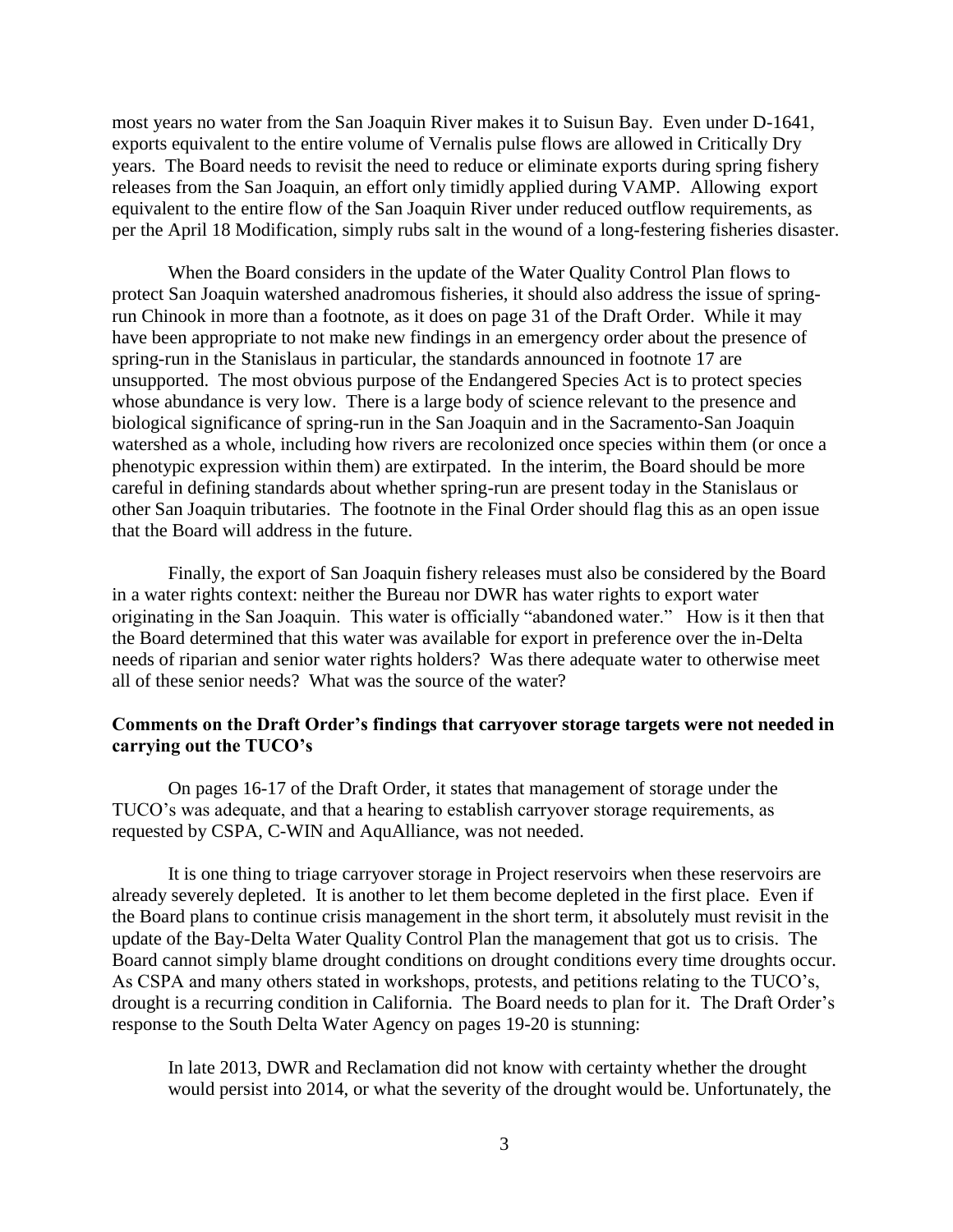drought continued, and conditions have remained dry through most of 2014. In order to maximize the beneficial use of water during the drought, and achieve a reasonable balance between demands for Project water supplies this year, the need for water to protect water quality in the Delta, and the need to conserve stored Project water in order to meet water supply and water quality needs in the future, DWR and Reclamation have had to adjust Project operations on a real-time basis. Likewise, they have had to request changes to Decision 1641 requirements on a real-time basis.

There is never certainty that drought will persist or what its severity will be when it occurs. Triage may be necessary in battle, but planning to triage after recklessly charging the enemy is not a strategy to win a war. As former Director of DWR Lester Snow stated to the Sacramento Bee on June 1, 2014:

"There's nothing magical in and of themselves to build a (reservoir) facility," said Snow, now executive director of the California Water Foundation. "If we had two more surface storage facilities that we built 10 years ago – pick any of the two that people are talking about – they would both be very low right now. There's a tendency to pull down our surface storage when we get mildly short of water." *<http://www.sacbee.com/2014/06/01/6448005/should-california-use-taxpayer.html>*

Since the Projects have shown no inclination or ability to self-police, the Board needs to set conditions in the Water Quality Control Plan that require greater restraint. The Board will absolutely need to hold evidentiary hearings in order to determine operating rules that improve success in protecting public trust resources. To succeed, the Board will need to get into the specifics of these operations on a level that it has never taken the effort to understand or regulate in the past. In implementing the updated Plan, the Board must also develop its own independent operational expertise and not just keep asking the operators of the Projects and the fisheries agencies to bring the Board more new rocks to try on for size. The Board cannot rely on the operators of the Projects or the fisheries agencies to provide assurances, let alone tell the Board how the Projects should be operated. The Board cannot effectively regulate what it hasn't technically mastered.

### **Comments on the Draft Order's findings that it was reasonable to allow transfers through CVP and SWP Delta facilities when the TUCO's were in effect**

The Draft Order on pages 26-27 respond to CSPA, C-WIN and AquAlliance's objection that allowing transfers during conditions of reduced outflow would cause unreasonable effects to fish and wildlife. The Draft Order accurately summarizes the argument:

CSPA, AquAlliance, and CWIN further argued that any limited protective function of reducing exports to health and safety needs of 1,500 cfs would be reduced in proportion to the volume of any water transfers that were allowed to take place, and that the fishery impacts caused by water transfers would become more severe when Delta outflow approaches the temporary minimum of 3,000 cfs.

In response, the Draft Order ducks the issue: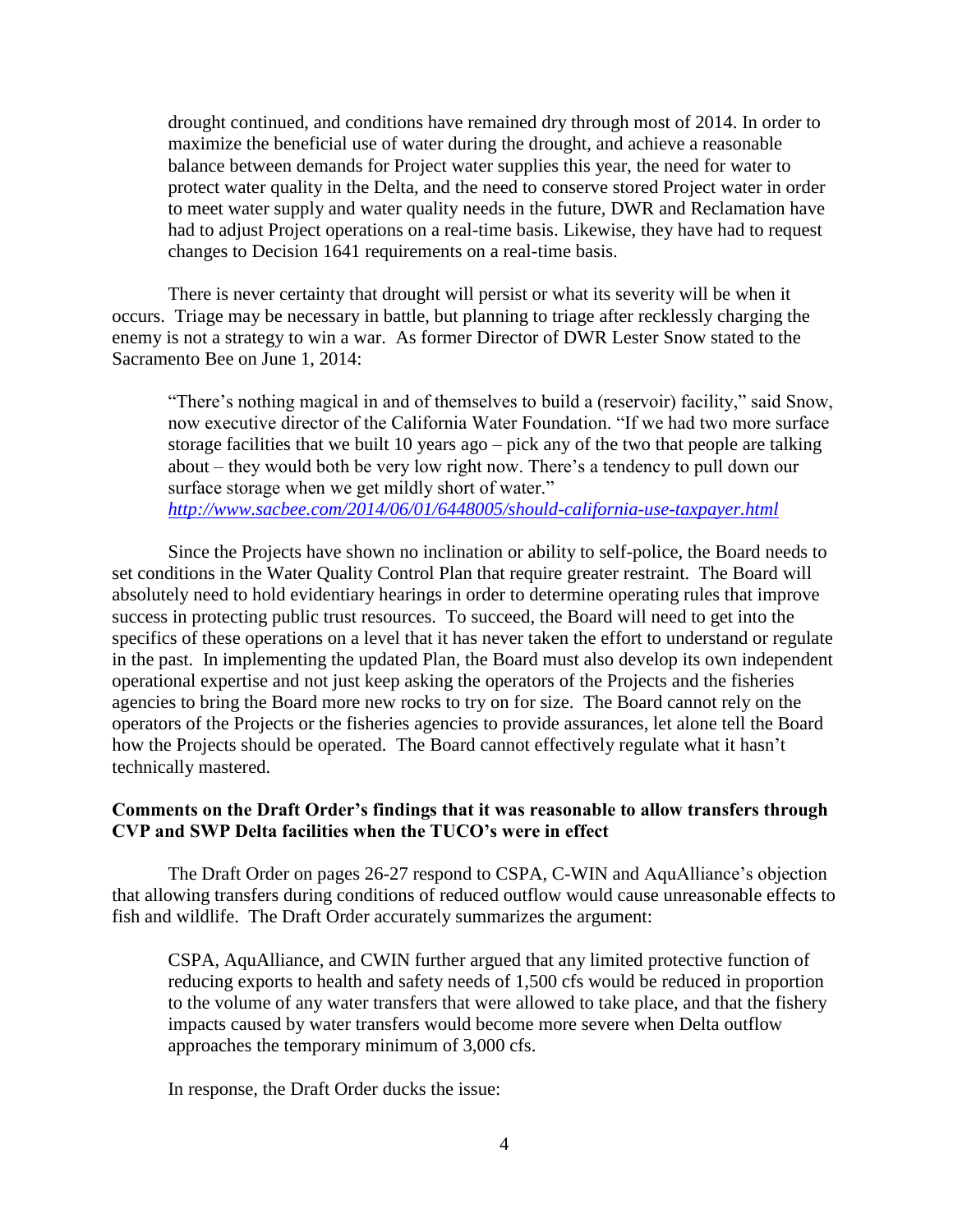This objection is misplaced to the extent that it is directed at any transfers that have been or will be effectuated under water rights that are not held by DWR or Reclamation because the TUCP Order did not approve any such transfers. Any transfers effectuated under a third party's permitted or licensed right would require a separate approval process. The public and the fisheries agencies are provided an opportunity to protest or comment on proposed water transfers.

It is true that the TUCO's do not address any particular transfers. Rather, they address in relevant part the general conditions in which those transfers take place. There is no opportunity in protesting or commenting on any particular transfer to address general Delta standards or the implementation of these standards, or to address the cumulative effects of multiple transfers. There is no other venue to address these concerns. The objection is not misplaced in the slightest. The Draft Order states on p. 26: "… the changes were mitigated to some extent by the limitations on exports which also provided for reduced entrainment and salvage of listed species." The TUCO's simply changed the label of the exported water, and as stated this protective function within the Delta was reduced.

In discussing transfers, the Draft Order on p. 27 clutches at straws to find some benefit to water transferred through the Delta pumps:

In addition, while increased exports from transfers may lead to increased entrainment of fish at the export facilities, those impacts are mitigated to some extent by increases in inflows from the transfers, including carriage water. Increased flows from transfers provide some benefits to fish and wildlife from the point where the water was not diverted to the Delta. Some of the transfers this year were also specifically timed to provide fisheries benefits. Finally, export of transfer water is still subject to other constraints on Project operations, including the modified DCC Gate closure requirements, Export to Inflow constraints and other ESA provisions designed to protect fish and wildlife.

This sad logic harks back to the rationalizations of the discredited "Environmental Water Account," which paid upstream entities for transfer of water called "environmental" when the alleged environmental benefits were simply ancillary to the primary purpose of selling water for export. The impacts of the 2014 transfers *at the pumps* are not mitigated in the slightest: any benefits of transit benefit species that are generally different than those entrained at the pumps, and universally in locations that are different. The idea that import-export requirements are protective is equally unsupportable: from July through January, when the reduced outflow requirements took practical effect, the export limit is 65% of inflow. If under the emergency order an NDOI of 3000 cfs must be maintained for outflow, this would allow exports of up to 5571 cfs before any additional water were required to provide the appropriate ratio of Delta outflow. Since the amount of water available for transfer did not reach this level (even with the 1500 cfs of stored Project water exported at the same time), the transferred water was completely outside the scope of any Delta mitigation measures. Adding still more insult, the transferred water was largely sourced from Project reservoirs, sold by settlement contractors who in water year 2014 got most of the available water.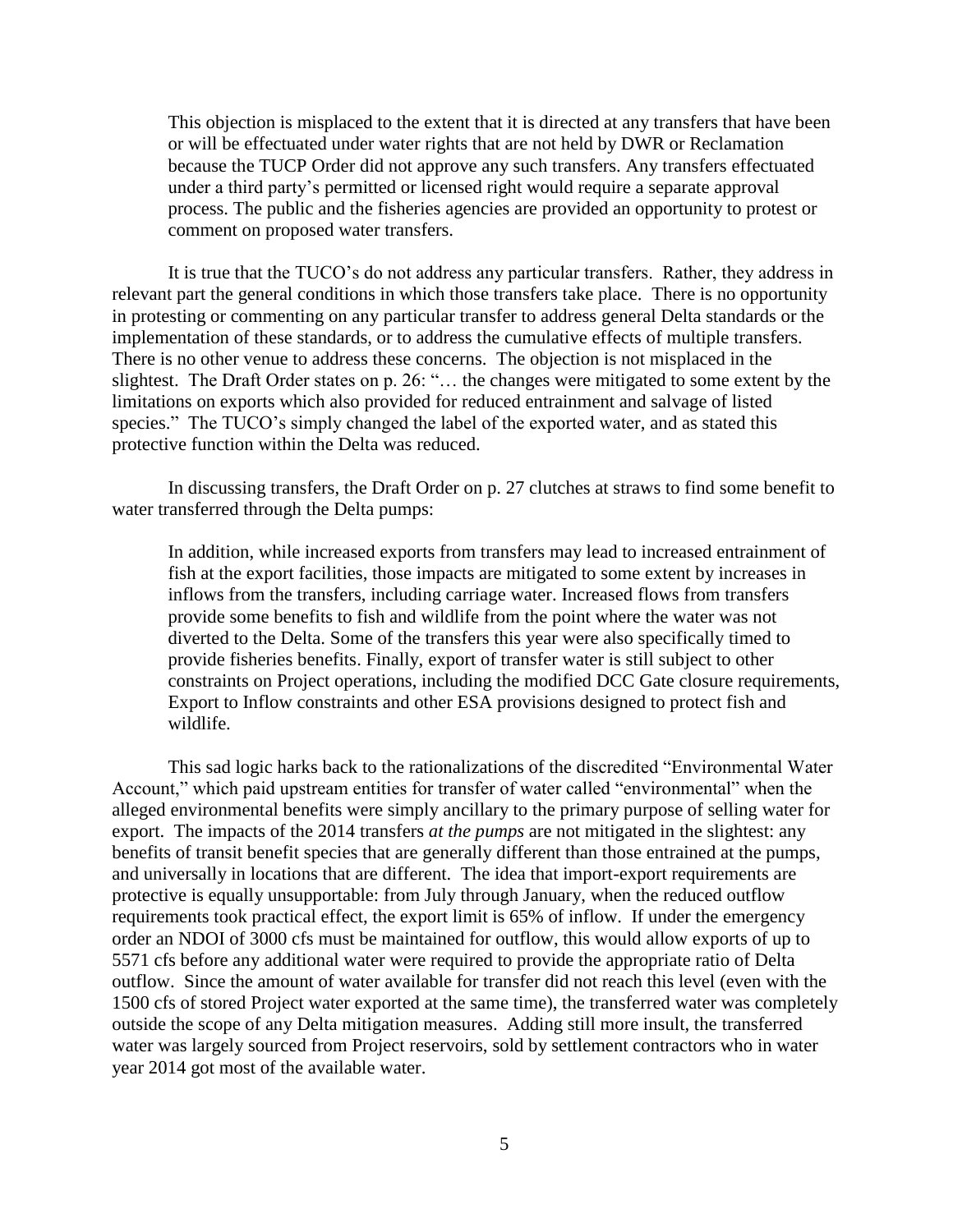In every dry year, transfers happen. The Board has made no effort to treat them systematically or to address them on anything longer than a year-by-year basis. Transfers have become the phantoms of the exports. Their exclusion from the requirements of environmental review is as slick an end-around past CEQA as we have seen. Year in and year out, they have impacts, but no additional mitigations are required to address these impacts. In the short term, for purposes of this Order, transfers should be counted, and mitigations should account for them and for their real effects. To start, transfers should not be allowed while the conditions in D-1641 (before modification) are not being met. In the longer term, the Board should include in the update of the Water Quality Control Plan adjustments to account for the added impacts of transferred water, so that the beneficiaries of transfers (both buyers and sellers) are required to mitigate for the effects of their actions, and not just hitch a free ride on the already inadequate mitigations required of the Projects at the expense of the public trust. A good default starting point would be to consider a requirement that the import-export ratio in effect at the time that each transfer is made apply to each individual transfer.

#### **Comments on the ordering sections of the Draft Order**

Ordering paragraph 6 requires DWR and the Bureau to consult weekly with the fisheries agencies and Board staff regarding operational decisions, and to prepare technical information to inform operational decisions. It further requires DWR and the Bureau to make this information available to the Board on request of the Board or fisheries agency staff. The requirement should clarify that this information must be written, and not simply presented in oral form. Further, this information should also be made available to the public on a dedicated page on the Board's website or through a link on a dedicated page of the Board's website. Ordering paragraph 6 also requires DWR and the Bureau to report to the Board monthly concerning these operations. DWR and the Bureau's monthly report should also be written, and published a week in advance of these presentations to the Board, so that the public and the Board can be prepared to comment on these materials at the Board meeting in question.

The paradigm prevalent this year, in which the Board routinely approved information and operations plans and then announced its decisions to the public after the fact, must end. We still emphatically disagree that this was necessary and appropriate in the past. It is inexcusable in the future. In addition to the steps outlined above, the Board should make every effort to encourage meaningful public access to information and participation in the decision-making process.

As stated above, the fisheries agencies need to provide evidence to show how fisheries fared under TUCO-required operating conditions in 2014. When DWR and the Bureau make their first monthly report to the Board, the fisheries agencies should be required to provide the written results of their 2014 monitoring at the same time. Further, ordering paragraph 6 should be expanded to require the fisheries agencies to make their own written monthly updates. The simple perfunctory affirmation that consultation with fisheries agencies occurred is not acceptable. The public deserves to know what the fisheries agencies considered and how they evaluated and balanced the various resources with which they are entrusted.

Ordering paragraph 11 requires DWR and the Bureau, in consultation with the fisheries agencies, to: